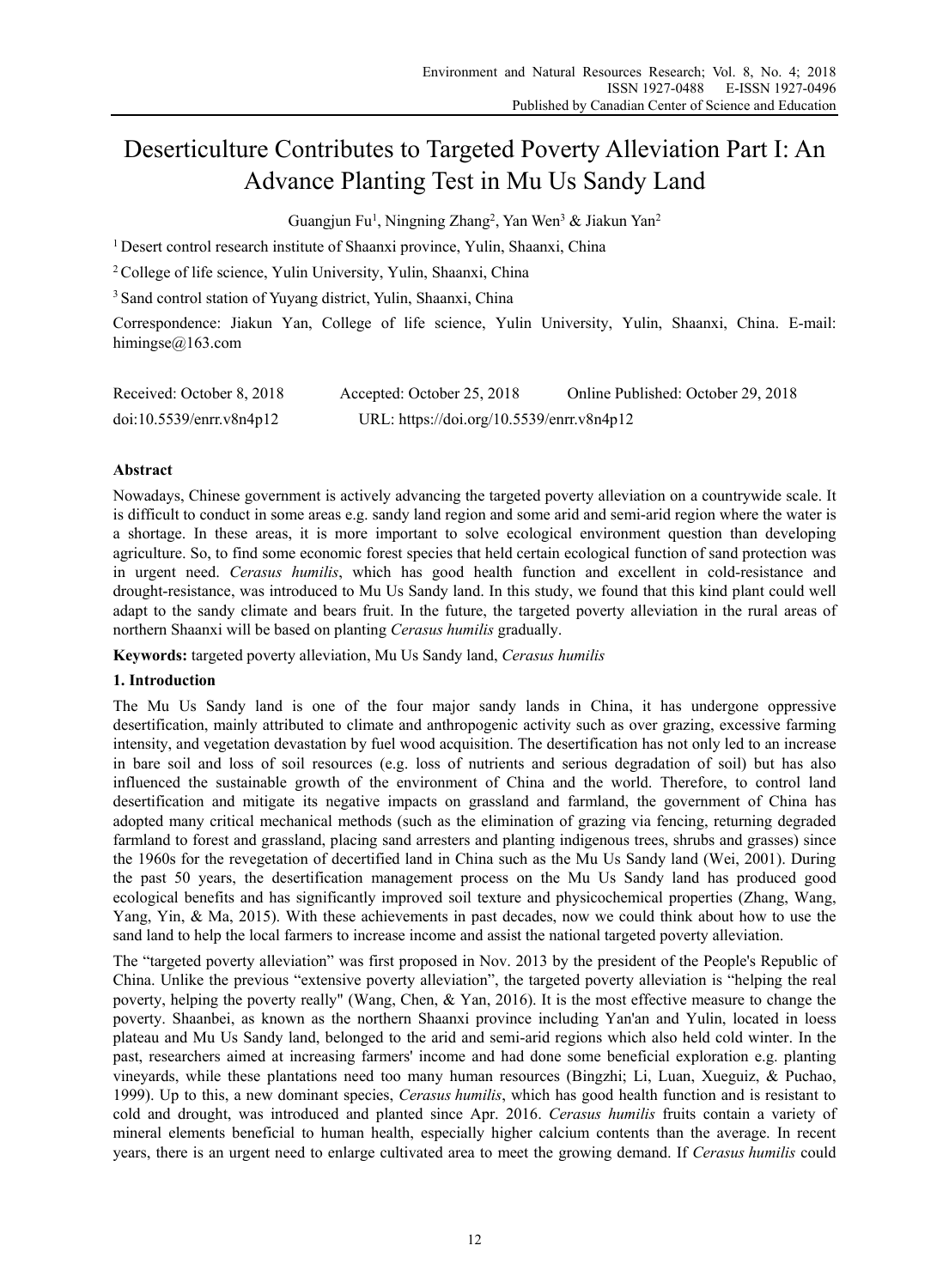grow well in Mu Us Sandy land, it will be good news for local resident and contribute to the national targeted poverty alleviation.

Here, in this study we focused on the ecological adaptability of the primal introduced species of *Cerasus humilis*. We also discussed the potential for *Cerasus humilis* to be planted in northern Shaanxi.

## **2. Materials and Methods**

## *2.1 Experimental Area and Cerasus humilis*

Experiment was conducted in loess and sand areas. *Cerasus humilis. cv* Zhongtiao was selected in this experiment. The seed of Zhongtiao was planted in pot to germinate and seedlings of germination with large size in 2016 was transplanted to filed in April 2016 and April 2017. Another germination in 2017 with small size was transplanted in April 2017.

#### *2.2 Measure Method*

At the first two years, some general morphological indicators were invested used a vernier caliper and straightedge.

#### *2.3 Statistical analyses*

The statistical analyses were performed with SPSS version 13.0. Differences between the means were compared by means of the Least Significant Difference (LSD) test at P<0.05. The figures were produced using SigmaPlot version 12.01 (Systat Software, Inc).

# **3. Results and Discussion**

The survival rate of these seedlings was from 70.50% to 95.50% (Figure 1). The highest survival rate 95.50% was found in two-year-old seedlings, which might be due to the experience of a previous growth period. The lowest rate 70.5% was the seedlings planted in sand area, but it was no significant difference with these seedlings held the same age (P>0.05). We also found that the seedlings held two-year-old also had higher survival rate up to 90.50%. This indicated that the seedlings with higher year old could been better for improving survival rate and in fact confirmed the *Cerasus humilis* could survive in the sand.



The crown diameter was increased from 5 April to 12 May significantly (P<0.05, Figure 2B). According to Figure 3B, the seedlings planted in sandy land held the same growth rate of crown diameter to seedlings planted in loess region and the large size seedlings with two-years old held the highest growth rate of crown diameter and plant height, in which indexes two-years transplanted old seedling was the lowest. To ground diameter, we found that seedlings planted in sandy land could almost turned from the transplantation to growth fast (Figure 2A and Figure 3), and the plant height also had the same trend (Figure 2C), while the branching of seedlings in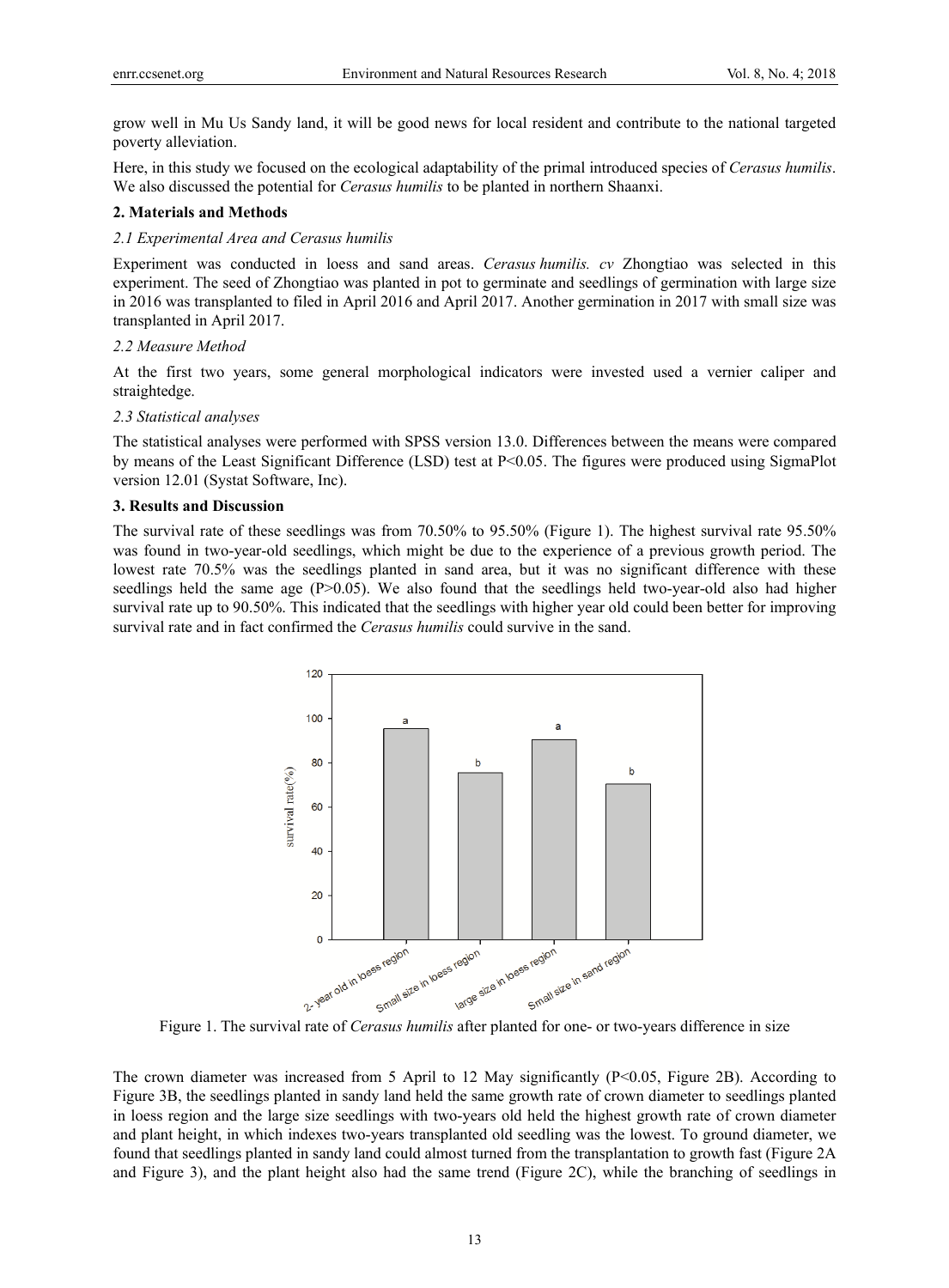

sandy land was less than that planted in loess region (Figure 2D). This showed that seedlings planted in sandy land seemed to recover from transplanting damage fast.

Figure 2. The morphological parameters of *Cerasus humilis* after planted for one- or two-years difference in size



Figure 3. The growth rate of crown diameter, crown diameter and plant height

Due to age, small size *Cerasus humilis* seedlings could not bear ripe fruit (Figure 4), while the 2-year-old seedlings bear the similar size fruit.

In sandy land, there are many factors affecting the plant growth such as water shortage, high temperature in mid-soon, and cold winter (Hewitt, 1966; Baosheng; Li, Guangrong, Tonghu, & Jiong, 1991). To the Mu Us Sandy land, the most important problems were the temperature and the seasonal rainfall, where the rain-fed was concentrated from July to September (Y. Song, Z. Liu, Zhou, Dang, & S. Liu, 2006). Previous study had confirmed that the *Cerasus humilis* had stronger drought-resistance (X. S. Song et al., 2011). Here, we have